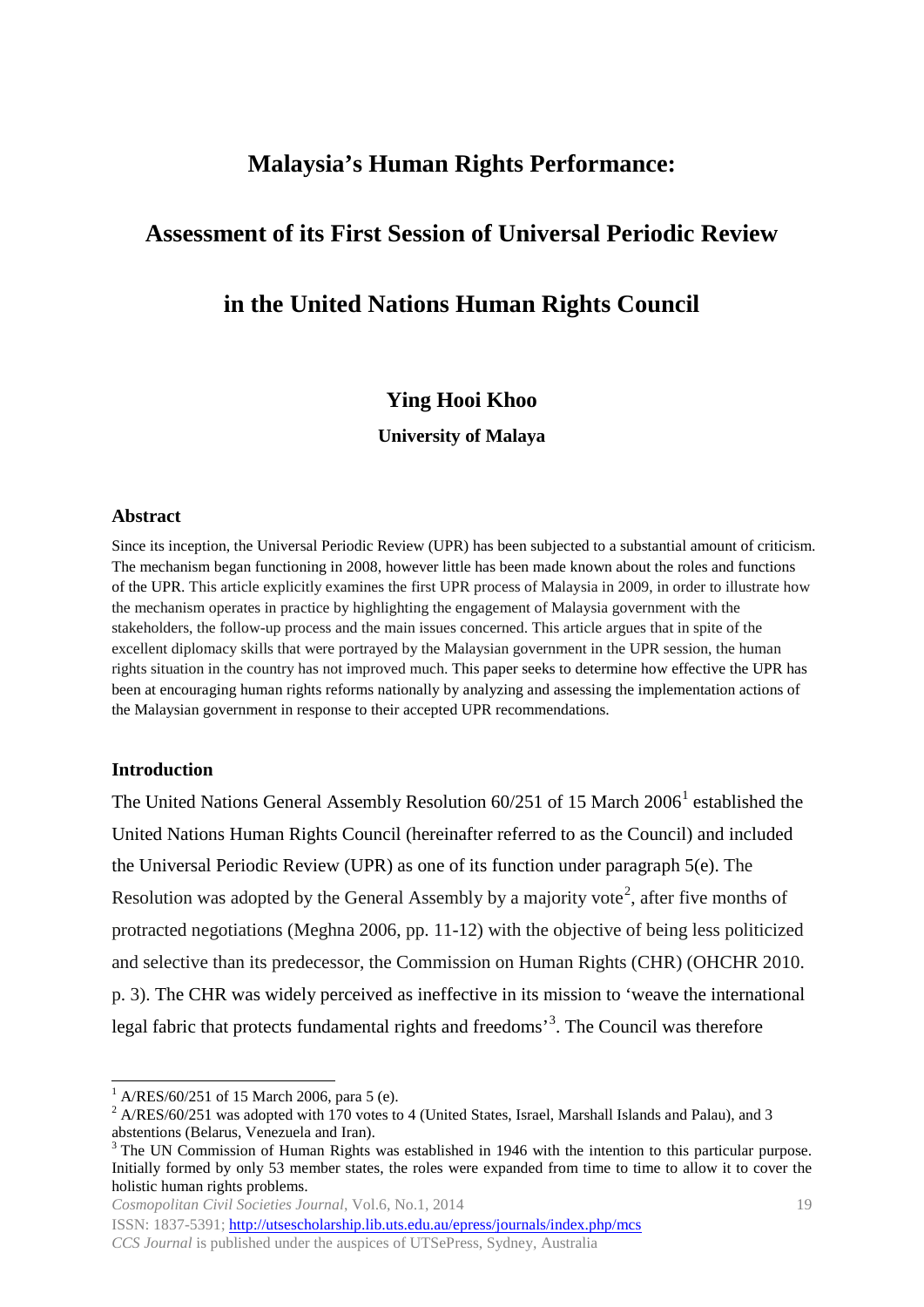created with the introduction of several mechanisms, among them the UPR, to better facilitate the advancement of that particular mission. The Resolution provides that:

The Council shall undertake a universal periodic review, based on objective and reliable information, of the fulfillment by each state of its human rights obligations and commitments in a manner which ensures universality of coverage and equal treatment with respect to all states; the review shall be a cooperative mechanism, based on an interactive dialogue, with the full involvement of the country concerned and with consideration given to its capacity-building needs; such a mechanism shall complement and not duplicate the work of treaty bodies<sup>[4](#page-0-3)</sup>.

By nature and by its structure, the UPR is clearly a state-driven exercise. All state actors repeatedly emphasized impartiality, tolerance, cooperation and a harmonious approach in order to conduct a UPR. Such an approach is unique because the mechanism was introduced to consistently and periodically scrutinize a member state on their human rights records on the ground.

According to the UN Secretary General, Ban Ki-Moon, the UPR 'has great potential to promote and protect human rights in the darkest corners of the world'. On 7 April 2008<sup>[5](#page-1-0)</sup>, the UPR mechanism began functioning. While many parties challenge the effectiveness of this process, there has been very little research conducted to evaluate the process and implementation of the mechanism.

## **Literature on Universal Periodic Review**

Overall, there have been very limited academic writings on UPR. Since its inception, the UPR has been subjected to a substantial amount of criticism from particularly the stakeholders. The following literatures generally provide constructive criticisms and valuable of the UPR process and implementation. Of particular highlight is, nonetheless, the usage of the mechanism for political purposes.

*Mutual Praise Society*, produced by UN Watch, is one of the earliest analyses of UPRs. This study found that 'out of 55 countries examined including all 47 members of the UN Human Rights Council, only 19 had average scores indicating that overall, the countries whose reviews were analysed, had contributed positively' (UN Watch 2009, pp. 3-4). UN Watch

 <sup>4</sup> A/RES/60/251 of 15 March 2006, para 5 (e).

<span id="page-1-1"></span><span id="page-1-0"></span> $5$  The 1<sup>st</sup> Session of the UPR took place from 7-18 April 2008, with the review of 16 UN member states: Bahrain, Ecuador, Tunisia, Morocco, Indonesia, Finland, United Kingdom, India, Brazil, Philippines, Algeria, Poland, Netherlands, South Africa, the Czech Republic and Argentina.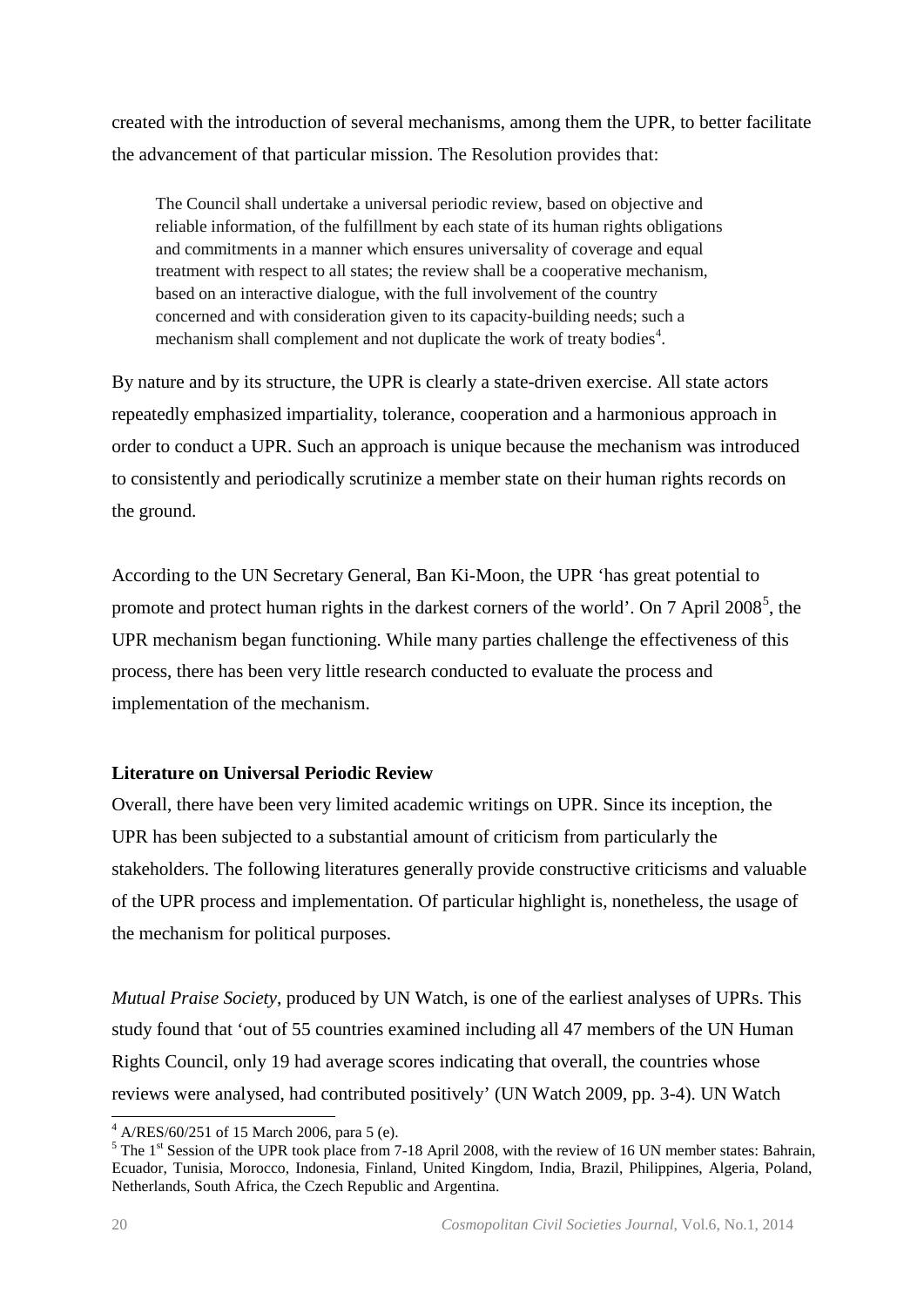was critical of such a congratulatory report, noting the effect of bloc voting on the peer review process. It called on free democracies to act as free democracies in carrying out the UPR process and urged countries not to overlook information on human rights violations submitted by NGOs and to permit a greater role for NGOs in the review process itself.

*Universal Periodic Review: An Ambivalent Exercise,* published by the International Federation of Actions by Christians for the Abolition of Torture (FIACAT), addresses similar issues. In the report, FIACAT notes that the review process is institutionally weak and allows countries to make selective choices where they could categorically reject relevant and important recommendations. FIACAT observes that: 'the reviews of some countries presented a singular problem: a lack of objectivity. Indeed, on several occasions there was a clear contradiction between the image portrayed of a country at the conclusion of its review... and the issues raised by special procedures, treaty bodies and NGOs'(2009, pp. 15-16).

*Curing the Selectivity Syndrome*, published by Human Rights Watch, also criticizes the response of countries to recommendations particularly in the implementation stage. This report discusses the 'absence of clear responses' by some countries and notes that, 'without such responses, the UPR cannot achieve its purpose of fostering tangible improvements in the protection of human rights. Failure by states to make clear commitments limits the Council's ability to measure or follow up progress on the ground'.

Based on the first cycle of the UPR, McMahon (2012) considered the UPR process an evolutionary process and not revolutionary. He notes that although first cycle of the UPR has resulted in many positive elements, one significant finding is that the UPR still functions through a regional prism. For example, states in Asia and Africa particularly tend to take a softer approach in addressing human rights among themselves. While the UPR's support from the states may be broad enough because no state refused to take part in the UPR process, this does not necessarily means that UPR is a robust mechanism.

Contrary to most of the other reports, Dominguez Redondo (2012) argued that the UPR as a non-confrontational approach to human rights implementation can have an added value provided it acts as a supplement to other work by the UN Charter and treaty-based bodies. Beyond the "naming-and-shaming" approach, this article suggests two key outcomes of the UPR. First, the existence of the compilations of human rights information at country level can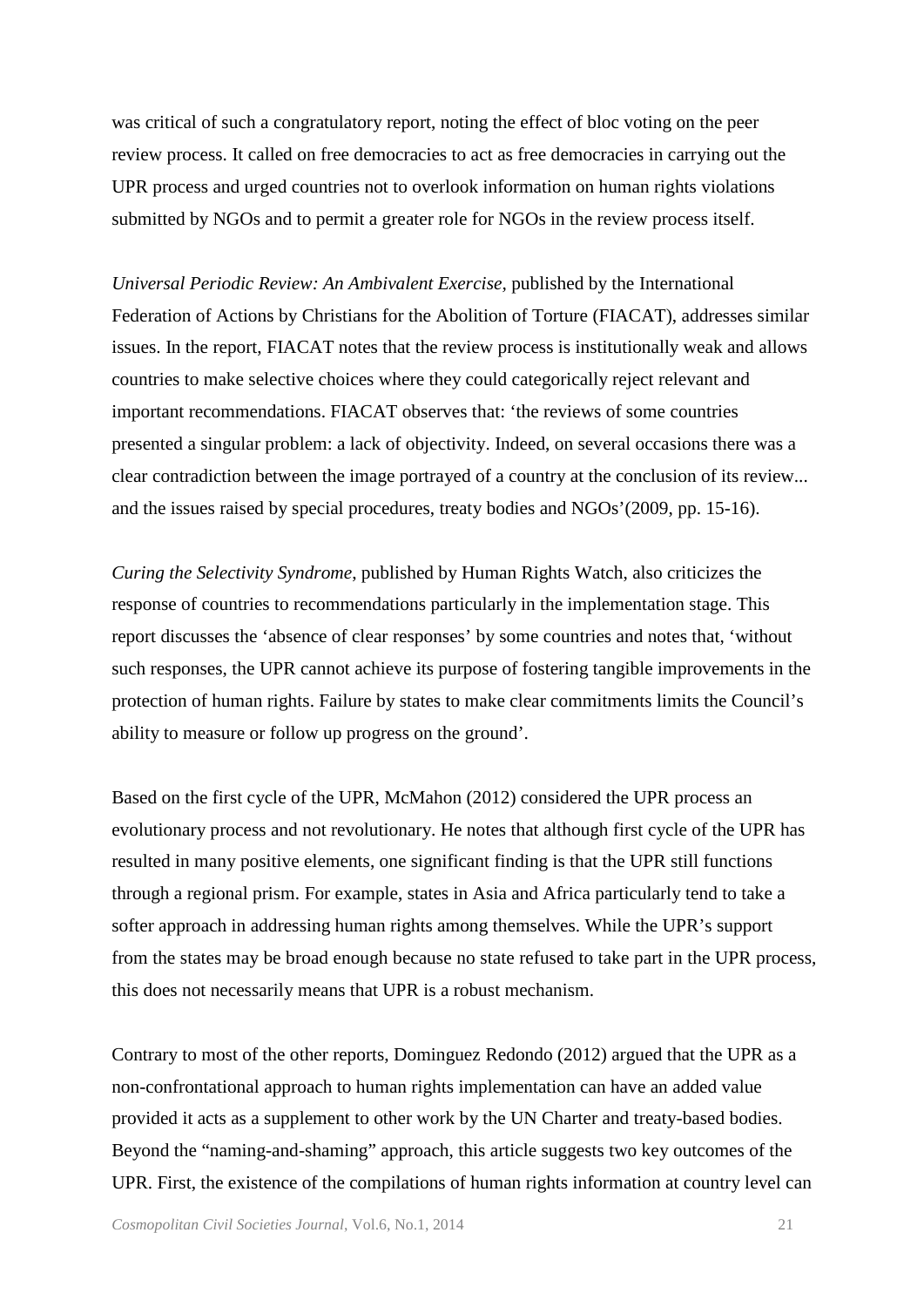be used as the basis of follow-up for improving human rights in every State. Second, the UPR could contribute to the sources of international human rights.

Generally, most of the reports tend to lean towards the negative or rather unsuccessful in their consideration of the implementation of the UPR. At its core, the UPR represents a new and largely untested forum in which states make policy recommendations to each other. The multilateral context in which it functions is highly complex and sensitive. To date, there is limited information and analysis about the actual functioning of the UPR, and virtually no related comparative analysis in the literature (McMahon 2010, p. 5).

## **The Universal Periodic Review Mechanism**

The detailed basis for the UPR mechanism was set out under the Council Resolution 5/1 of 18 June 2007. There are six purposes of the UPR: (a) the improvement of the human rights situation on the ground; (b) the fulfillment of the state's human rights obligations and commitments and assessment of positive developments and challenges faced by the state; (c) the enhancement of the state's capacity and of technical assistance, in consultation with, and with the consent of, the state concerned; (d) the sharing of best practice among states and other stakeholders; (e) support for cooperation in the promotion and protection of human rights; (f) the encouragement of full cooperation and engagement with the Council, other human rights bodies and Office of the High Commissioner for Human Rights (OHCHR)<sup>[6](#page-1-1)</sup>.

Under this resolution, the UPR reviews, in a four-year cycle, the fulfillment by each of the United Nations' 192 member states of their human rights obligations and commitments. So to speak, the mechanism oversees and evaluates the human rights records and addresses human rights violations of each member state. At the same time, it allows the opportunity for all member states to declare their actions in improving their human rights situation and to overcome challenges to the enjoyment of human rights. The mechanism also intends to enhance the capacity of member states to deal effectively with human rights challenges and for them to share best practices around the globe. Recommendations are presented by interested parties and can be accepted or turned down by the state under review (SuR).

<span id="page-3-0"></span> <sup>6</sup> Human Rights Council Resolution 5/1 of 18 June 2007.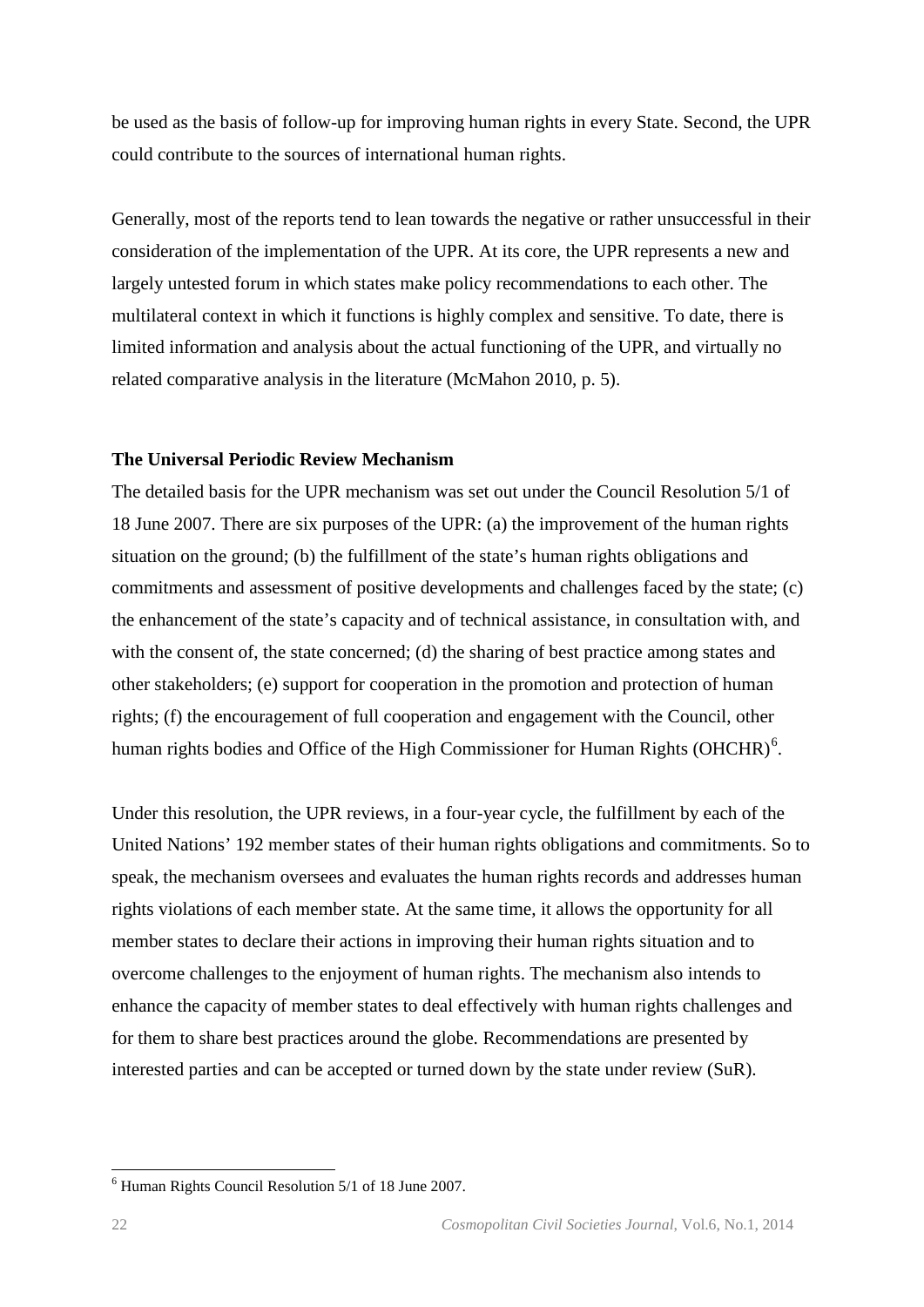The Human Rights Council established a special Working Group for  $UPR<sup>7</sup>$  $UPR<sup>7</sup>$  $UPR<sup>7</sup>$  consisting of all 47-member states to conduct the UPR, with the Council president of the year as chairperson. One of the reasons for creating the UPR was that, previously, the UN mechanisms focused too much on certain regions. Therefore, the UPR was designed to be more universal and consistent in its approach. For example, the examinations of the states' human rights records are based on the Universal Declaration of Human Rights (UDHR) and UN Charter together with the human rights conventions to which the individual state is party. International humanitarian law, recommendations from Special Procedures and other UN mechanisms, voluntary pledges and commitments including those undertaken when presenting candidature for election to the Council<sup>[8](#page-4-0)</sup> are also included. That basically forms the basic criteria of review.

In accordance with its institution-building package, there are three documents on which state reviews should be based. These are information prepared by the state concerned, which could be presented either orally or in writing; information contained in the reports of treaty bodies and Special Procedures, to be compiled in a report by the OHCHR; and information provided by other relevant stakeholders to the UPR including non-governmental organizations (NGOs), national human rights institutions (NHRIs), human rights defenders, academic institutions and research institutes, as well as civil society representatives.

In one of the earliest studies on the UPR mechanism, Rathgeber (2008, p. 2) put forward five expectations of the potential contribution of the UPR. According to him, the UPR could: contribute to reveal the truth on human rights violations; do justice to victims of human rights violations by exposing the violations; suggest ways of rehabilitation for such victims by strengthening the national law and justice system; and last but not least, prevent gross human rights violations and improve the situation on the ground by focusing international attention on human rights.

Apart from creating the domestic momentum for human rights strengthening, the UPR also provides legitimization and entry points for NGO stakeholders' engagement with governments. On top of that, the UPR too provides a forum and catalyst for extensive human rights dialogue between the SuR and recommending states, and the international institutions

<span id="page-4-1"></span> <sup>7</sup> Working Group on UPR holds three sessions per year.

<span id="page-4-0"></span><sup>8</sup> Human Rights Council Resolution 5/1 of 18 June 2007.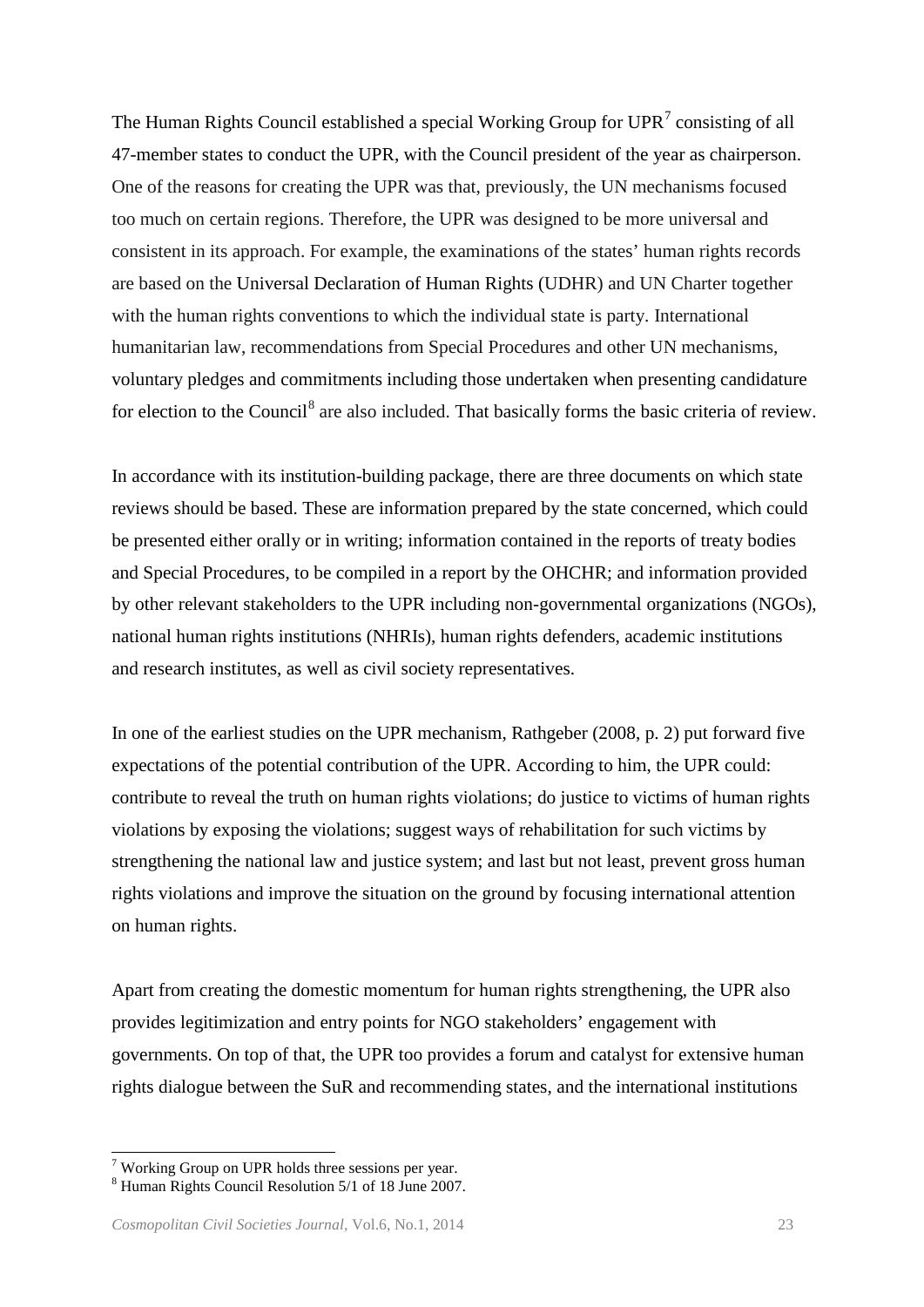(McMahon 2011, p. 4). It is worth mentioning that some countries make full use of these salient positive characteristics that have assigned to the UPR.

#### **Malaysia's Experience in the Universal Periodic Review**

The UPR provides an important opportunity to hold the Malaysian government to account for its domestic human rights records. The political significance of the mechanism is that it allows other countries to examine Malaysia's human rights records. As of now, Malaysia remains in the bottom 10 countries in the UN on its human rights treaty ratification record. Malaysia has only ratified three of the nine treaties, namely the Convention on the Elimination of All Forms of Discrimination Against Women (CEDAW), the Convention on the Rights of the Child (CRC) and the Convention on the Rights of Persons with Disabilities (CRPD). Most importantly, it has not ratified the two major human rights treaties; the International Covenant on Civil and Political Rights (ICCPR) and the International Covenant on Economic, Social and Cultural Rights (ICESCR). Malaysia is also being criticized because of its reluctance to permit the UN Special Rapporteurs to visit Malaysia.

According to Council Resolution 5/1 of 18 June 2007, states are encouraged to prepare the information they submit through a broad consultation process at the national level with all relevant stakeholders. In the case of Malaysia, that refers directly to the Human Rights Commission of Malaysia (SUHAKAM) and various NGOs and civil society representatives. Aside from the state's submission of its UPR, SUHAKAM and other stakeholders may also submit separately their own reports for the UPR on Malaysia.

There are basically two stages in the UPR process. The first stage involved the 3-hour interactive debate, which took place at the  $4<sup>th</sup>$  Session of the UPR on 11 February 2009. The draft report was subsequently adopted on 13 February 2009. It contained 62 recommendations that enjoyed the support of Malaysia. Malaysia rejected 22 recommendations and reserved comments on 19 recommendations. The second stage was the tabling of the UPR outcome report on Malaysia; this took place on 12 June 2009 at the  $11<sup>th</sup>$ Regular Session<sup>[9](#page-4-1)</sup>. This time a draft report of the outcome of the review prepared by the UPR

<span id="page-5-0"></span><sup>&</sup>lt;sup>9</sup> The Council holds three regular sessions per year, including a main session, for a total duration of no less than ten weeks.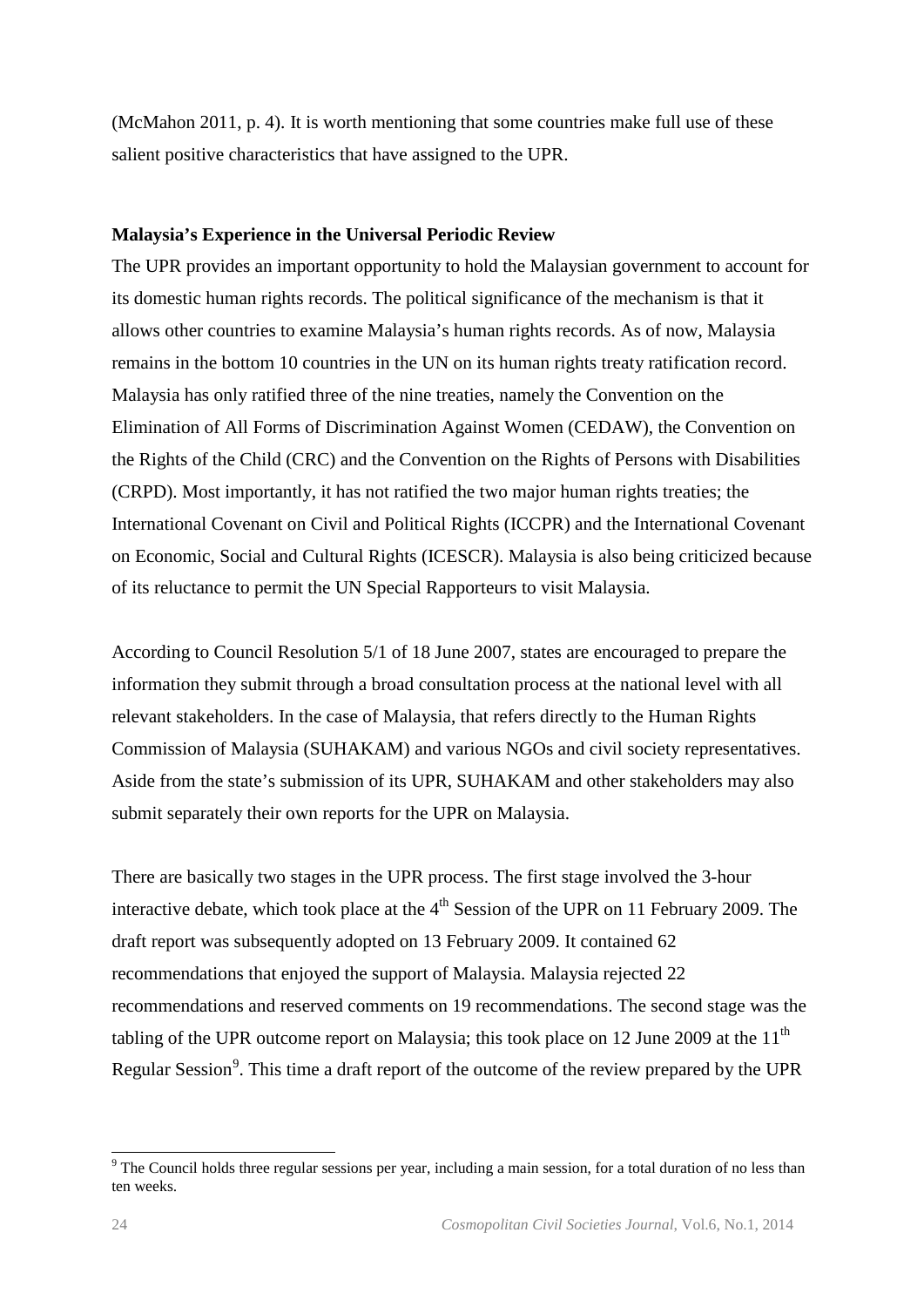Working Group was adopted. The response to the 19 reservations was also provided on the same day.

## *a) First Stage – 4th Session of the UPR, 11 and 13 February 2009*

On 11 February 2009, the UPR process involved a three-hour interactive dialogue in the UPR Working Group between Malaysia and the 47-member states of the Council and the observer states. During the session, any UN member is allowed to ask questions and make recommendations. Three Council members serve as  $Troika<sup>10</sup>$  $Troika<sup>10</sup>$  $Troika<sup>10</sup>$  for the review. The state concerned has the right to request that one of the Troika members should stem from the same regional group. The state concerned can also reject one of the Troika members. Members chosen for the Troika have the right to refuse to become members of a specific Troika. The members of the Troika for Malaysia were Nicaragua, Qatar and Egypt.

Relevant stakeholders like SUHAKAM and several NGOs representatives also attended the February 2009 sessions as observers. SUHAKAM's delegation was headed by the then Chairman Tan Sri Abu Talib Othman<sup>[11](#page-6-0)</sup>. The NGOs' delegation was from the Coalition of Malaysian Non-Governmental Organisations in the UPR Process<sup>[12](#page-6-1)</sup> (COMANGO), and the Indigenous Peoples Network of Malaysia (JOAS).

Malaysia brought in a large delegation of 31 officials, led by H.E. Tan Sri Rastam Mohd Isa, the then Secretary General of the Ministry of Foreign Affairs and supported by Tan Sri Abdul Gani Patail, the Attorney General as Alternate Head of Delegation. Apart from the Ministry of Foreign Affairs and the Attorney General's Chambers' representatives, the delegation also consisted of representatives of several ministries including the Ministry of Home Affairs; Ministry of Women, Family and Community Development; Ministry of Higher Education; Ministry of Unity, Culture, Arts and Heritage; Ministry of Housing and Local Government; Ministry of Education; Ministry of Defence; National Security Council, Department of Orang Asli Affairs; Legal Affairs Division of the Prime Minister's Office; Sarawak State Office and the Permanent Mission of Malaysia to International Organizations in Geneva.

<sup>&</sup>lt;sup>10</sup> Three countries chosen from Council members of the regional groups Asia, Africa, Latin America and the Caribbean region, East Europe, Western states and others.

<span id="page-6-0"></span><sup>&</sup>lt;sup>11</sup> Also attended was former SUHAKAM Commissioner Dato' Choo Siew Kioh and the writer whom was formerly the Head of International Issues and Cooperation in SUHAKAM.

<span id="page-6-1"></span><sup>&</sup>lt;sup>12</sup> The COMANGO comprises more than 50 Malaysian NGOs.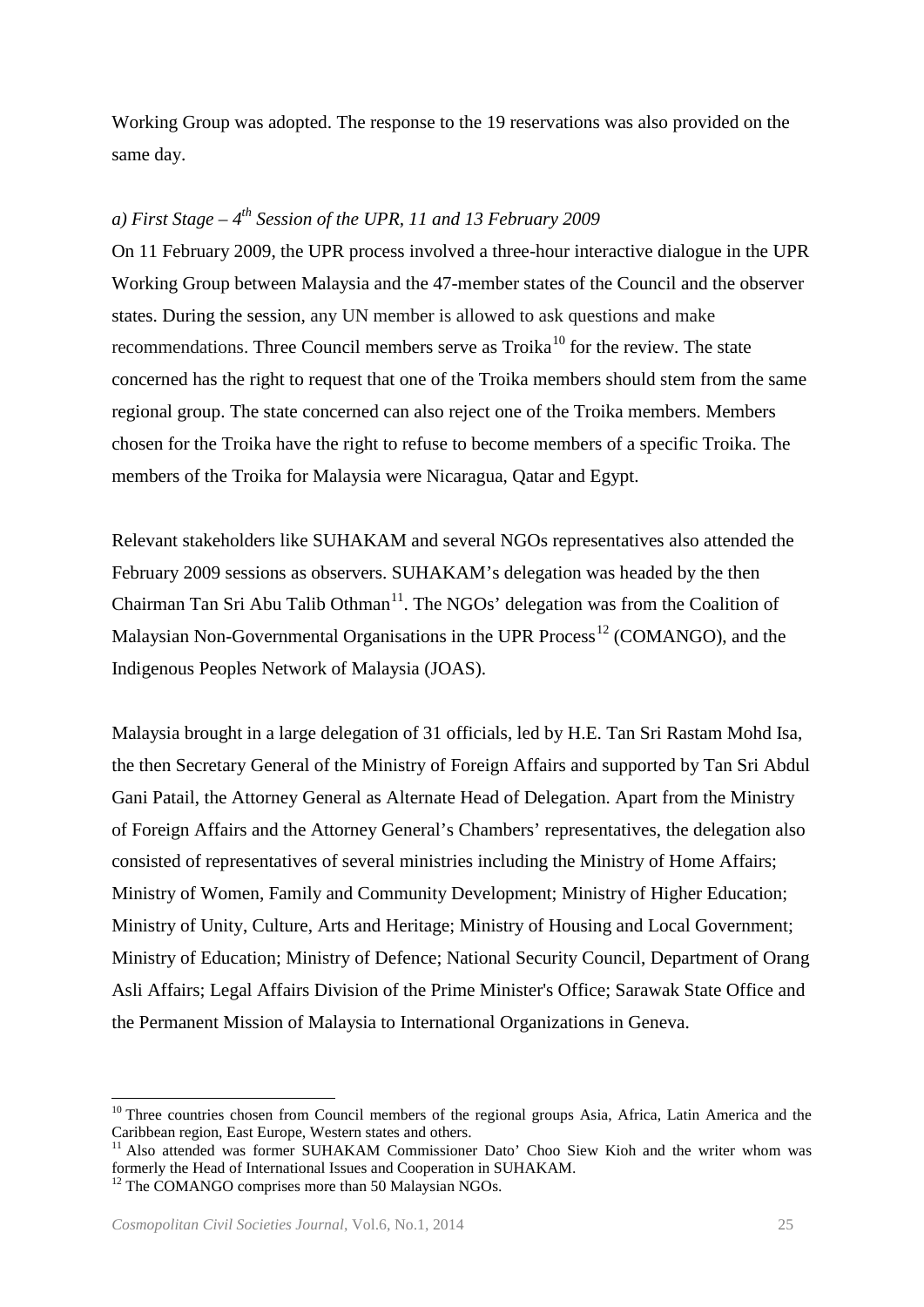Tan Sri Rastam in his opening presentation reaffirmed that Malaysia's UPR was prepared in consultation with civil society and SUHAKAM. Nevertheless the presentation highlighted the country's composite nature, being made up of various cultures, religions and ethnicities. He said that Malaysia's efforts to secure the promotion and protection of human rights and fundamental freedoms for its people had been much focused on achieving inter-racial harmony within the society, with equitable socio-economic development and concern for the human rights and fundamental freedoms of the individual. He further highlighted that individual rights come with the responsibility of maintaining national unity and security (SUHAKAM Bulletin 2009, pp. 10-11).

He defended the human rights record in the country by quoting that the basis for the promotion and protection of human rights in Malaysia was enshrined in the Federal Constitution, as the primary source of law in Malaysia. Basically, the issues that served as the focus of his presentation were derived from economic, social and cultural rights such as the importance of poverty eradication as a major effort for promoting and protecting human rights. For example, in order to improve the quality of life and well-being of the Malaysian population, the government placed great emphasis in providing adequate, affordable and quality housing for the people. He also drew attention of the Working Group towards some discrepancies in the UN compilation report. The report highlighted specific communications addressed to Malaysia and noted where the government had not responded to particular communications (SUHAKAM Bulletin 2009, pp. 10-11).

During the three-hour interactive discussion, delegations noted a number of positive achievements of Malaysia. Most states complimented Malaysia's achievements in the promotion and protection of human rights despite the challenges of its multi-cultural background. They also offered constructive criticism and made specific recommendations. The delegation acknowledged Malaysia's shortcomings and did its best to provide detailed and frank responses. Nevertheless little attention was given to concerns put forward by the NGOs and addressed in the OHCHR compilation report.

A few states made critical remarks and raised questions on some of the issues as follows: Malaysia is not party to major international conventions on human rights; there is a lack of and general vagueness in legislation concerning migrant workers and refugees, and the resulting abuse of migrant workers; there is discrimination against lesbian, gay, bisexual and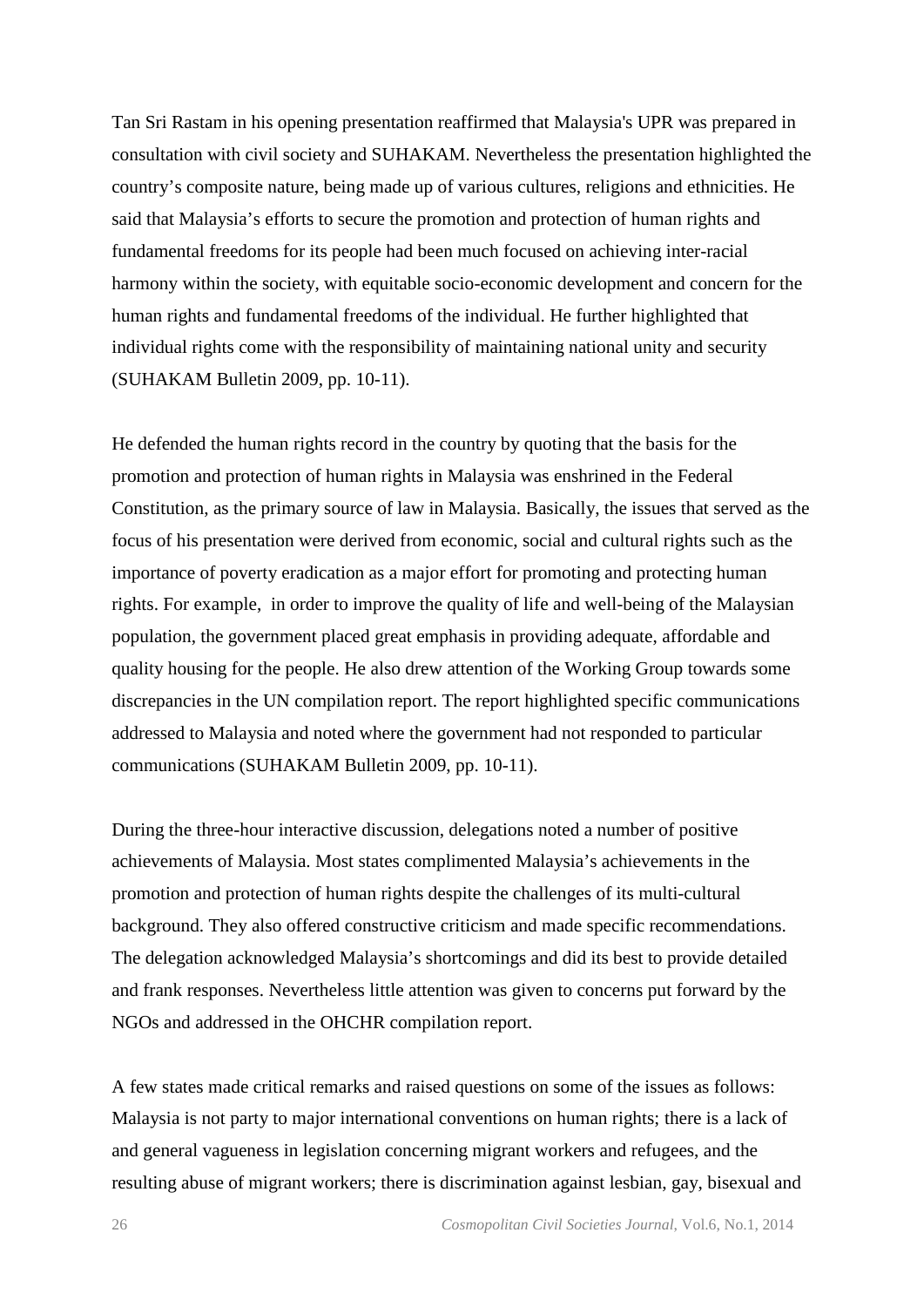transgender persons in legislation and in particular the criminalization of homosexuality; there is repression of fundamental freedoms, such as freedom of expression and association, as well as arbitrary arrests related to the exercise of these; capital punishment persists for a wide range of crimes; there is a need to share the best practices on reducing the poverty levels and so forth.

On 13 February 2009, a total of 30 minutes was allocated for the adoption of the report of Malaysia. Malaysia was given the opportunity to make final remarks and to indicate which recommendations it supported and which it might not and such would be identified and noted in the report. Malaysia adopted 62 recommendations in the outcome report, which included, among others, the ratification of international treaties, the review of existing laws and judicial system, national policies and strategies in human rights, economic, social and cultural rights, human rights of the vulnerable groups, foreign workers and trafficking in persons.

As noted above, 22 recommendations were rejected and comments were reserved on 19 recommendations. The response to the 19 recommendations was brought forward for the second stage on 12 June 2009, in conjunction with the tabling of the UPR outcome report on Malaysia, at the  $11<sup>th</sup>$  Regular Session of the Council.

## *b) Second Stage – 11th Regular Session of the Council, 12 June 2009*

The second stage in the UPR process is the adoption of the report and for Malaysia this session took place on Friday 12 June 2009. This time, H.E. Ambassador Datuk Othman Hashim, the then Permanent Representative of Malaysia to the UN in Geneva, led Malaysia's delegation. Apart from the representatives from the Permanent Representative office, the representatives of the Ministry of Foreign Affairs, Ministry of Home Affairs and Attorney General's Chambers also presented. Malaysia, as a state, submitted a written document prior to the consideration of the outcome in the plenary.

Relevant stakeholders, including NGOs and SUHAKAM, also attended the session and delivered an oral statement. The former Chairman Tan Sri Abu Talib Othman headed SUHAKAM's delegation, while the NGOs' delegation consisted of representatives from the COMANGO, and the Abolish ISA Movement (GMI).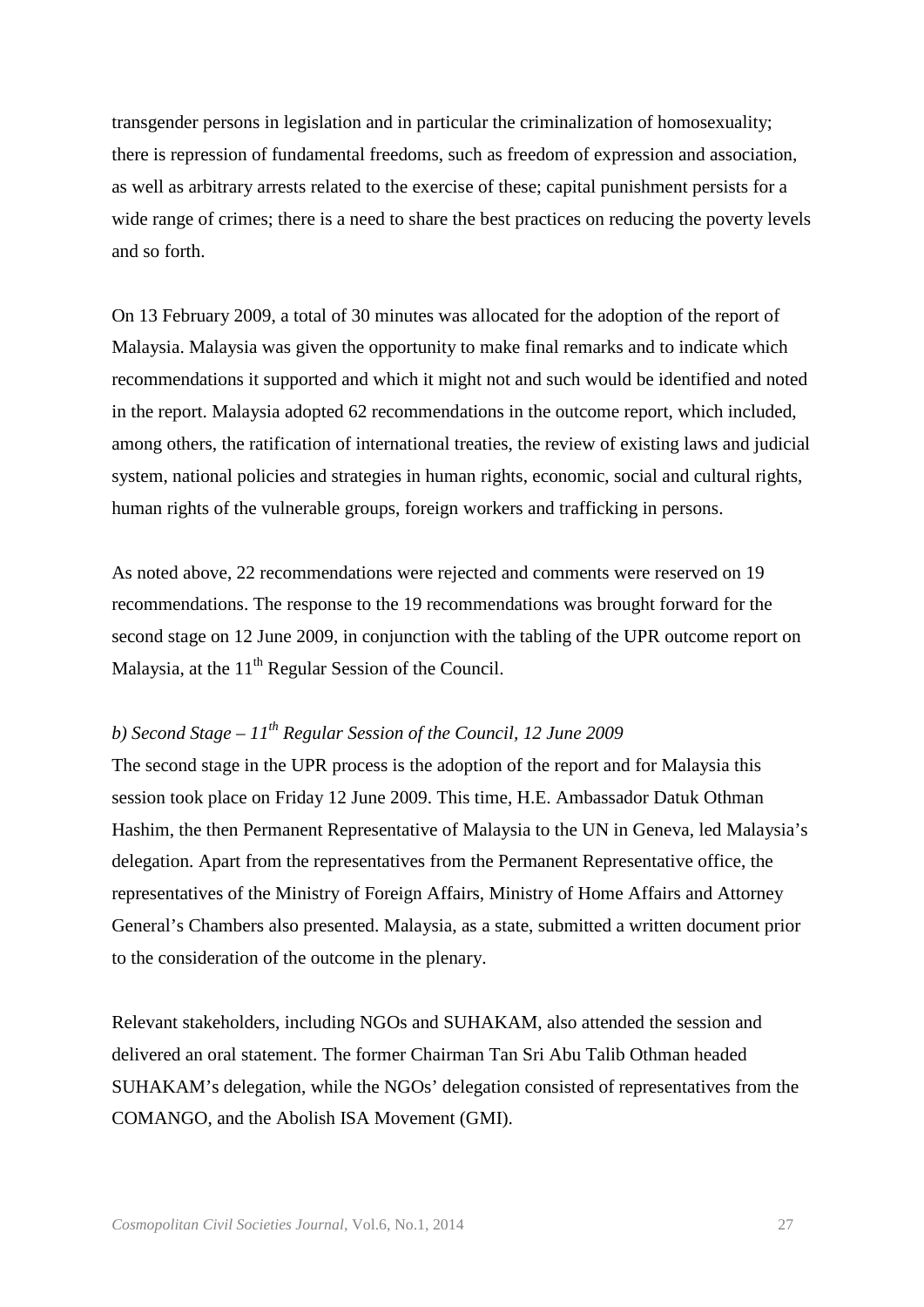During this session, additional time of up to 60 minutes was allocated for the consideration and the adoption of the outcome by the plenary of the Council. The 60 minutes was distributed equally among the three main entities: Malaysia; UN member states, observer states and UN agencies; and stakeholders. However, due to time constraints, states were given only 2 minutes each to raise questions and issues on Malaysia's UPR. There were 21 states inscribed to speak, but only 12 were able to do so due to time limitation. Also speaking were Malaysia's stakeholders. Apart from that, several other regional and international NGOs also took the floor, such as the Amnesty International, Asian Forum for Human Rights and Development (Forum Asia), Action Canada for Population and Development, Commission of the Churches on International Affairs of the World Council of Churches, Islamic Human Rights Commission, National Consciousness Movement, and Arab Commission for Human Rights.

Datuk Othman Hashim, the head of Malaysian delegation, said, in accepting the majority of the recommendations, that Malaysia exercised considerable flexibility with a view to effecting improvements to the human rights situation in the country. He reaffirmed that the Malaysian government since February 2009 had commenced several programs to implement those recommendations, and was committed to ensuring that they were implemented. Some of the programs mentioned were the human rights awareness and training, harmonization of national legislation with international human rights instruments and compliance with treaties that it had acceded to, and regional and international cooperation for capacity building. Taking a similar stand to that adopted by Tan Sri Rastam at the 4<sup>th</sup> Session of the UPR, he stated that Malaysia reiterated its efforts to secure the protection and promotion of human rights and fundamental freedoms for its people based on these principles of achieving interracial harmony within society, equitable socio-economic development, while taking into account the human rights and fundamental freedoms of the individual  $13$ .

During the debate session, generally the speakers were encouraged by Malaysia's cooperation during the review session in responding to the recommendations put forward by other member states, and commended the voluntary commitments presented by Malaysia towards the protection and promotion of human rights in the country. Malaysia highlighted several

<span id="page-9-0"></span><sup>&</sup>lt;sup>13</sup> Official Statement by H.E. Othman Hashim, the Permanent Representative of Malaysia, on the Adoption on Malaysia's Universal Periodic Review Outcome Report for the 11<sup>th</sup> Session of the Human Rights Council, 2-18 June 2009.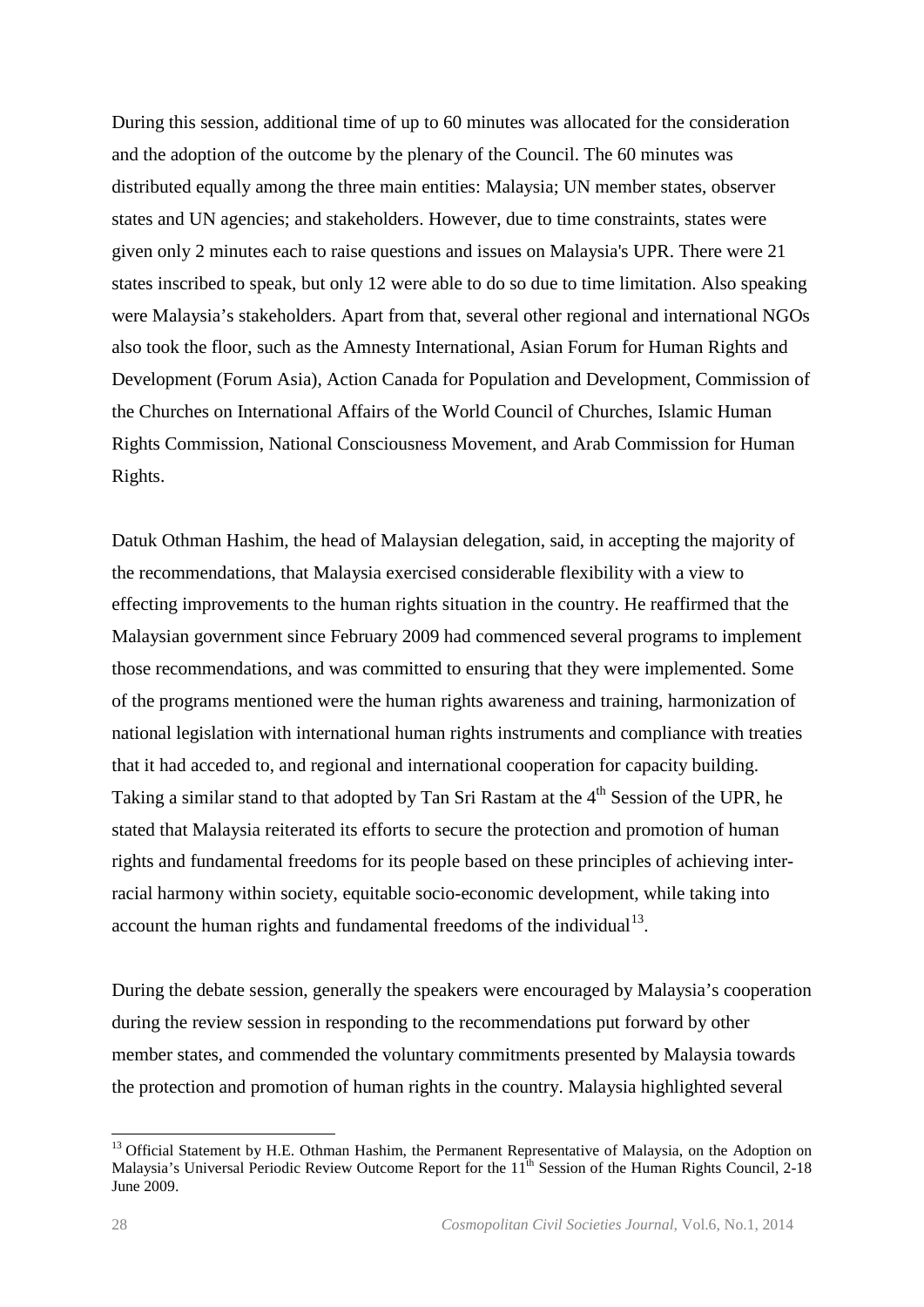practical measures that were being undertaken to further strengthen the system for the protection on promotion of human rights, such as the establishment of a technical committee in the area of the rights of children; the consolidation of its national human rights infrastructure, and the emphasis placed on the advancement of economic, social and cultural rights $^{14}$  $^{14}$  $^{14}$ .

#### **Malaysia's Engagement with the Stakeholders**

Even though the UPR guideline documents do not oblige states to organize consultations with relevant stakeholders before and after the review, nevertheless the states are strongly encouraged to conduct proactive dialogue and broad consultation at the national level whilst preparing the national report. This is one of the main components of the UPR process. However, prior to preparing their national report, there was only one consultation organized by the Malaysian government, which was held on 21 August 2008<sup>15</sup>. Apart from that, the government did not communicate with the other stakeholders formally or on a regular basis. In general, local NGOs under the umbrella of COMANGO expressed their disappointment over the UPR exercise on Malaysia mainly due to this lack of consultation.

On the other hand, the stakeholders themselves played a much more pro-active role than the government in facilitating debate. During the  $4<sup>th</sup>$  Session of the UPR, for example, immediately before the adoption of the Malaysia report on 13 February 2009, the regional NGO Forum Asia organized a discussion on the UPR of Malaysia. The purpose was to share views and observations after the plenary UPR session on Malaysia that morning, as well as to discuss the way forward for the promotion and protection of human rights on the national level after the session. Among the participants were members of NGOs, the SUHAKAM delegation, representatives from the United Nations of High Commissioner for Refugees (UNHRC), and several representatives from the Malaysian government delegation.

SUHAKAM, as the national human rights institution in the country, was actively involved at both the preparatory and review stages in Malaysia. It undertook steps to follow-up and monitor the implementation of the UPR recommendations. They included, among others, establishing an internal UPR Follow-up and Monitoring Committee comprising focal officers

<sup>&</sup>lt;sup>14</sup> Media statement by the OHCHR dated 12 June 2009.

<span id="page-10-1"></span><http://www.ohchr.org/en/NewsEvents/Pages/DisplayNews.aspx?NewsID=9370&LangID=E>

<span id="page-10-0"></span> $\frac{15}{15}$  The author was in attendance.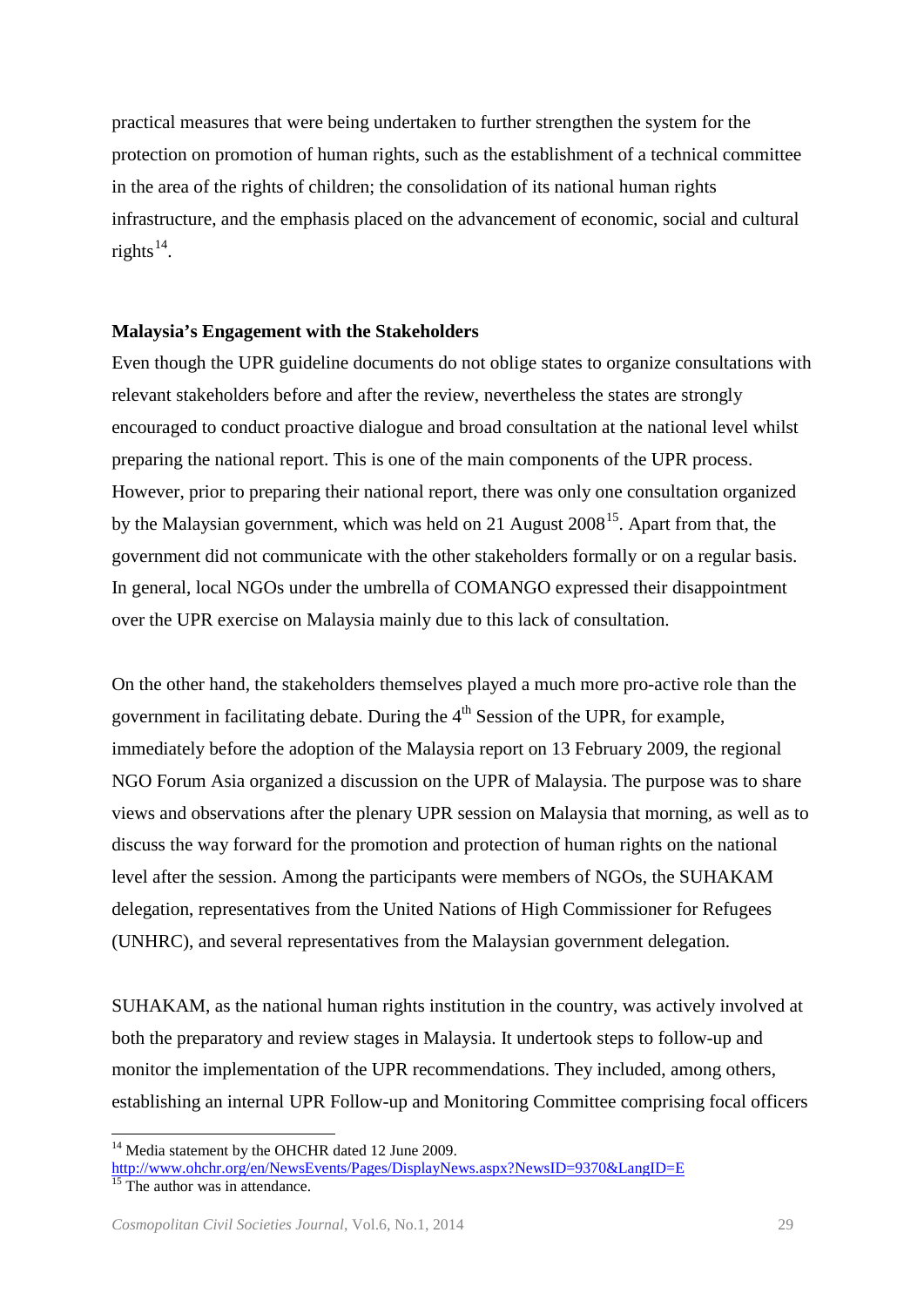of various groups and divisions within the Commission itself; conducting awareness and training programs on the importance of the UPR mechanism and Malaysia's obligations under the international human rights mechanism; engaging with government agencies and other relevant stakeholders through consultation and briefing sessions; sharing of best practices and contribution in UPR-related training materials and engaging with regional and international human rights bodies through information exchange and delivery of statements <sup>[16](#page-10-1)</sup>.

Apart from that, SUHAKAM also published an information booklet in both English and Bahasa Malaysia on the mechanism itself, which served as an awareness-raising tool regarding the UPR process. The objective was to provide an explanation on the UPR and, more importantly, to highlight recommendations that were accepted by the Malaysian government. In addition, SUHAKAM also recommended that the government include the UPR recommendations as a point of reference in the development of Malaysia's National Human Rights Action Plan (NHRAP).

SUHAKAM also submitted a mid-term progress report and delivered an oral statement on Malaysia's UPR implementation at the  $18<sup>th</sup>$  Regular Session in September 2011 (Khaw 2012). The objective of this mid-term report was to remind the Government of the pledges made to the international community. SUHAKAM provided an interim report on the UPR implementation to the Council in its  $18<sup>th</sup>$  session under agenda item 6. However, the Malaysian government did not provide such a report although they could have done so.

The biggest challenge for the Malaysian government is the follow-up on UPR as well as their engagement with the NGOs and NHRIs. Rathgeber (2008, p. 8) has, in this regard, also listed a number of challenges which are faced by the Malaysia government itself: to disseminate the report and outcomes of the UPR in each of the countries involved in the review; to design and propose an action plan; to discuss a time frame for implementation; to request a yearly meeting for further consultation and assessment on the implementation; to keep reporting to the Council; and to make use of further complaint procedures.

<span id="page-11-0"></span> <sup>16</sup> Datuk Dr. Khaw Lake Tee, Progress in Human Rights Over the Past Three Years*, New Straits Times*, 12 November 2012.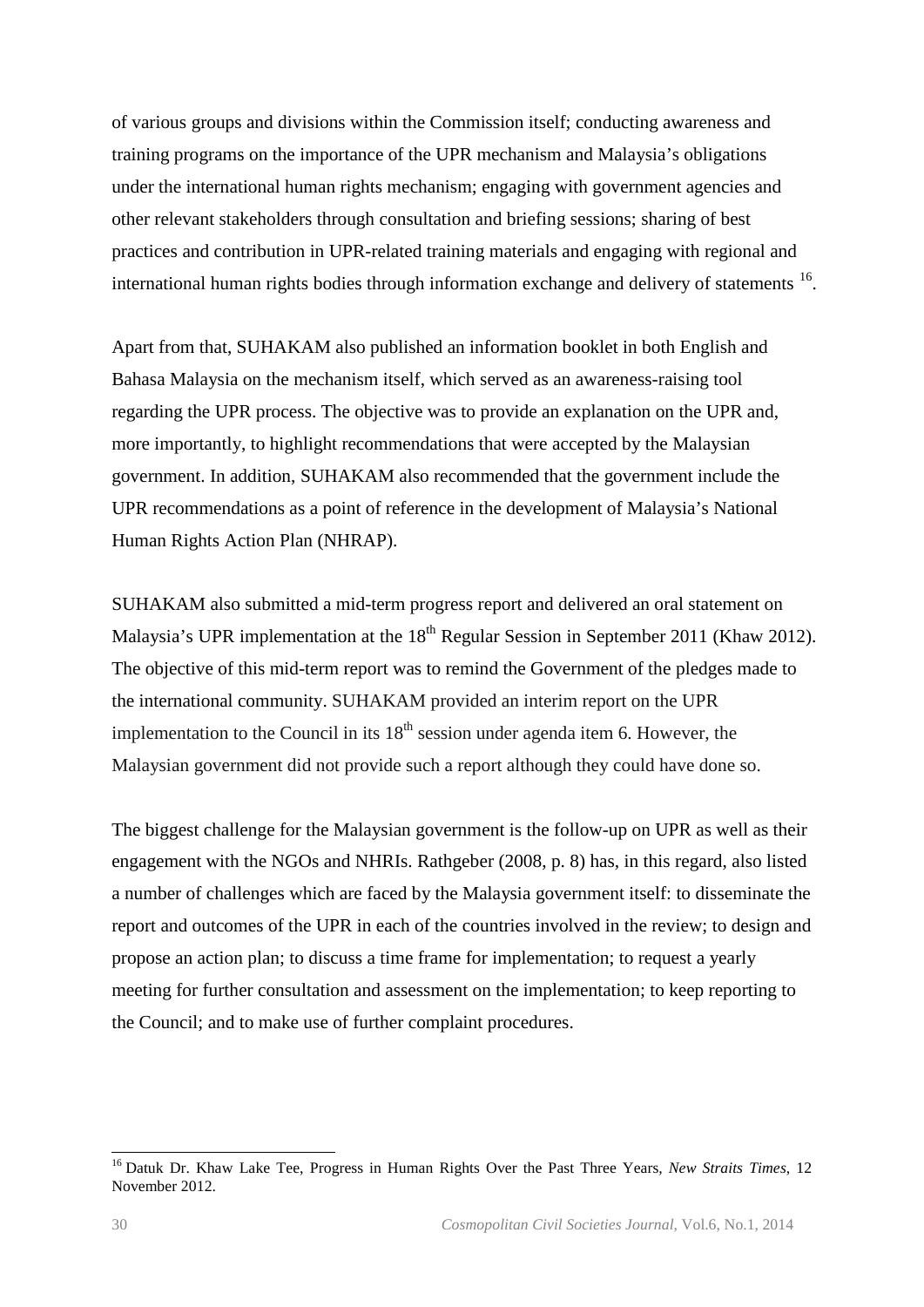#### **Preliminary Assessment on Malaysia's Performance in the Universal Periodic Review**

The 4<sup>th</sup> Session of UPR revealed a procedural problem caused by the extensive list of states willing to take the floor. This situation worked to the great advantage of the Malaysian delegation. First, due to long queues for the speaker's list, the time was extended to 25 minutes before the normal time for registration (half a day before the review). Second, with too many states competing to participate, the allotted 2 hours were not enough to accommodate all. With so many states registered to speak, the number of states admitted within the time allotted was restricted to no more than 60 at the maximum, with each state given 2 minutes. In tactical consideration, in two minutes, not much can be said for or against any part of a state's UPR. Hence Malaysia was at no time under pressure and it could choose to give general replies to questions by clusters. Successful lobbying to ensure that a large number of speakers would be present guarantees the dilution of the oral impact from speakers taking to the floor. This is one of the factors which contributed to Malaysia's success in its UPR. Other countries will no doubt use the same technique in diplomatic defense when their turn comes for review.

A second point which the Malaysian government turned to their advantage was the commitment to a broad definition of human rights. The government of Malaysia made important commitments to the promotion and protection of human rights in Malaysia in its UPR and placed a heavy emphasis on the economic, social and cultural rights. COMANGO indicated that more needed to be done in accordance with the spirit of the UDHR 1948. COMANGO had highlighted issues such as: the implementation of the CRC with particular reference to the right of children to make decisions; standing invitation to the Special Procedures; the right of assembly and freedom of expression; and the lack of consultation on the appointment of members in the Judicial Appointment Commission. The Malaysian delegation opted not to respond to critical questions particularly on civil and political rights and gave no concrete commitment to improve the situation. Some of the sensitive issues were not attended to or appropriately responded to by the government, for example, the welfare of the foreign workers, as well as refugees and asylum seekers.

A third factor which can work in the favour of any state is that the UPR is an intergovernmental process, which means that states are judging states. It is easy to see that eventually no state would care to be over critical of another state's performance as one day that state itself would be open to similar scrutiny. Again, as had happened to the defunct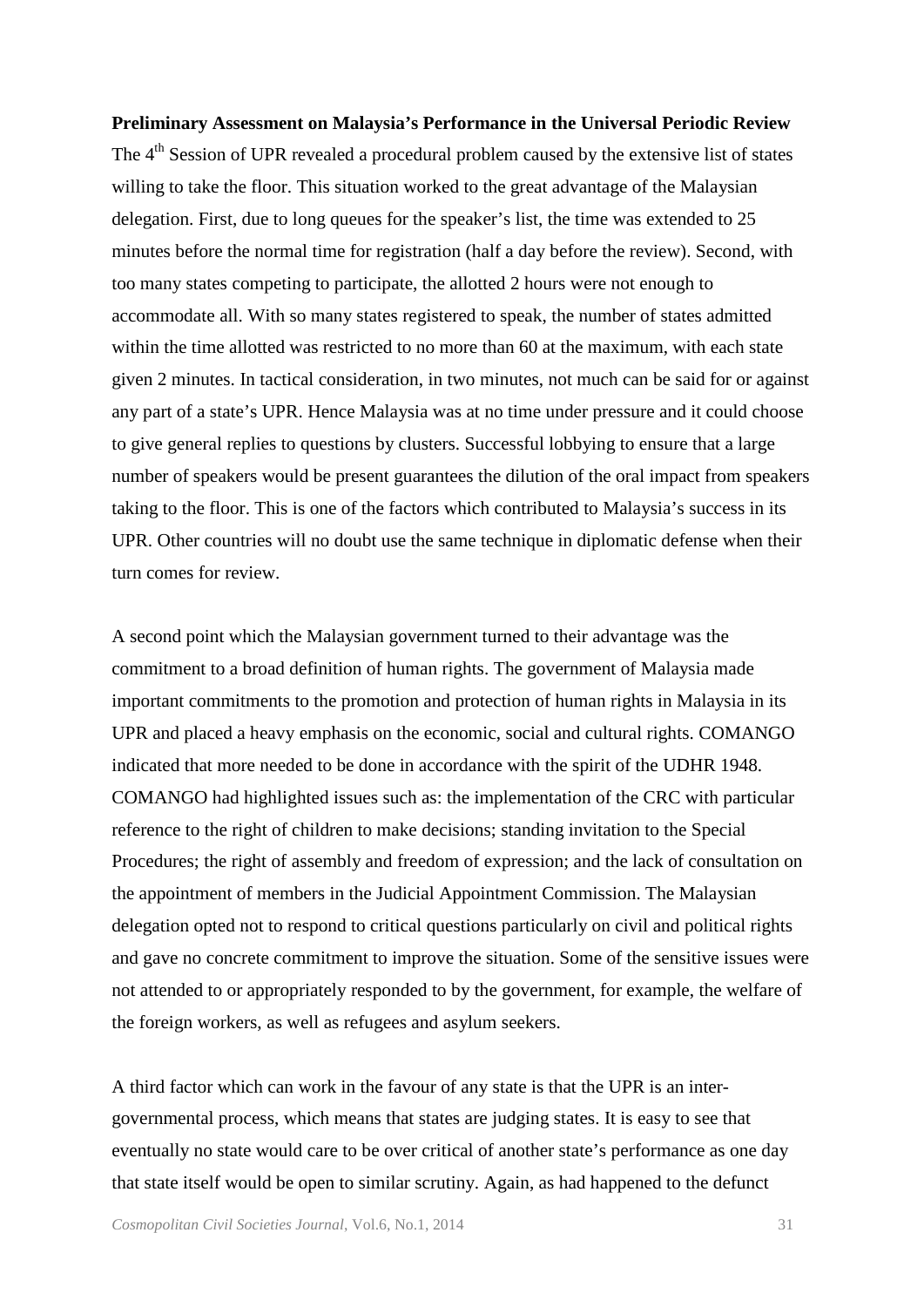Human Rights Commission, political alliances and bilateral relations among the states of the world are very likely to undermine the UPR process.

The Malaysian government undertook the UPR exercise as a major diplomatic event to defend its record and performance on human rights. For that purpose it had brought along one of the largest delegation of senior officials from every relevant Ministries and agencies including the Attorney General. If we examine the dynamic, rhythm and language used during the UPR on Malaysia, be it written or oral statements, they clearly indicate the excellence of diplomacy skills at the international level. The Ministry of Foreign Affairs had also done extensive lobbying amongst friendly countries to gain support or at least neutrality in their statements. The government operation was a success because it minimized exposure on weaknesses of performance and utilized the constraints of time to circumscribe the length of discussion. The irony was that the government's success meant that critical issues of human rights concern were obfuscated.

The UPR nevertheless has some positive aspects. In the process, important documentation becomes available to the public on the human rights situation of the country under review. The final report adopted by the country under review with a list of recommendations could be used as a catalyst to ensure full and prompt implementation of the outcome of the review. The UPR has been a great challenge for not only the Malaysian government, but also to SUHAKAM and the NGOs who have worked to elicit commitments and obligations from the government to promote and protect human rights. The UPR has been a catalyst for the civil society stakeholders, both NHRIs and NGOs, to take stock of their own national performance as well as for governments to change their general approach to policy making on human rights issues.

There is the risk that the state-driven consensual approach will become a template for all other assessments, including even Special Procedures and the High Commissioner's reports. Although the focus of the UPR is such that it should not be possible for it to substitute for other mechanisms which evaluate the situation in countries, nevertheless, the current approach of the Council means that there is the possibility that a UPR may overlap with other mechanisms.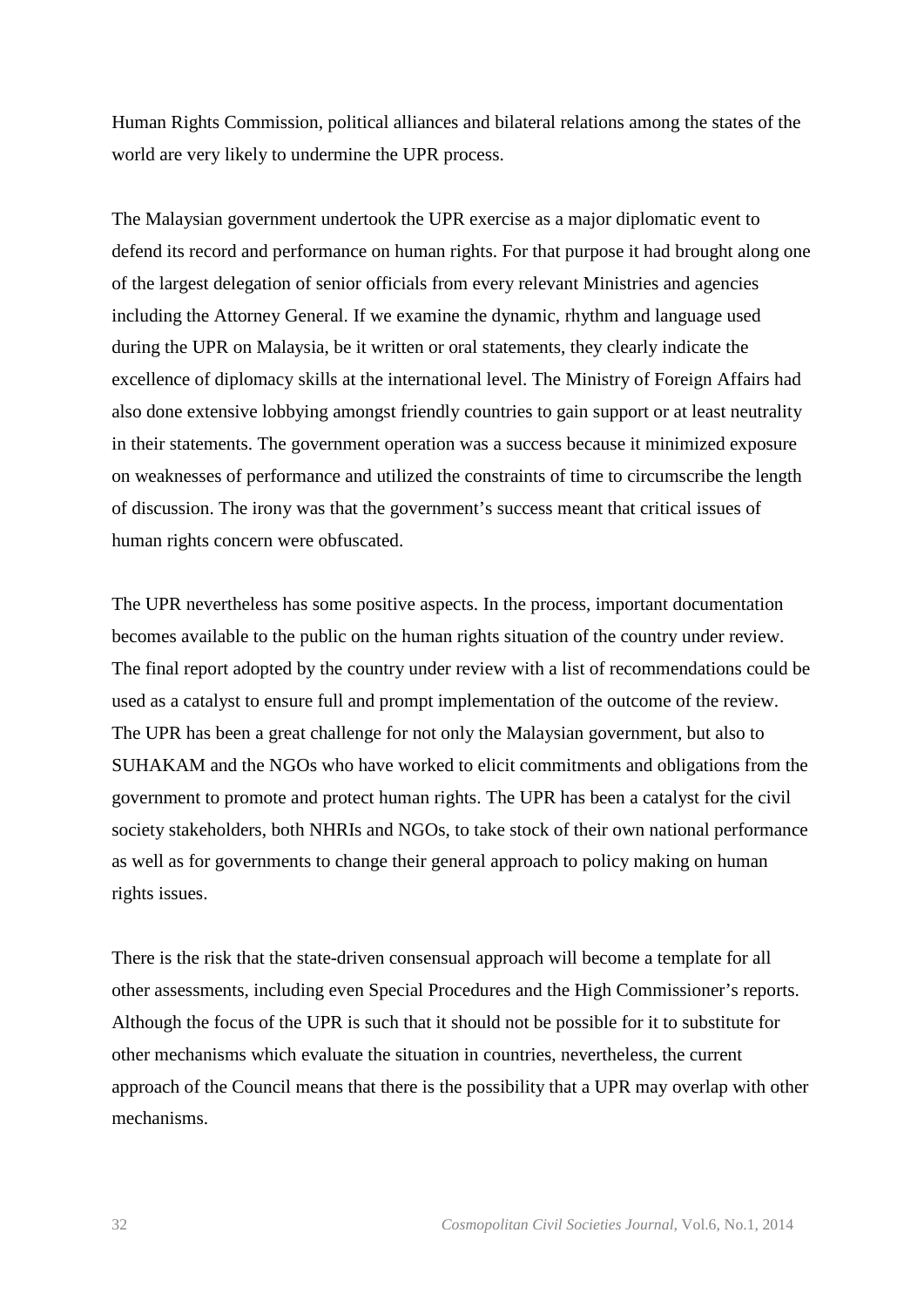Another negative aspect of the UPR process is the poor outcome in terms of a genuine and immediate improvement for the human rights situation on the ground. These limited outcomes have been critically assessed by several NGOs and NHRIs. For example, the national NGO coalition from Indonesia expressed their utter disappointment with the process and showed their regret by suggesting that UPR may take on a new meaning, now standing for 'Universal Periodic Rhetoric'. Through this phrase, these Indonesian rights groups were indicating that the UPR was a rhetorical exercise because the process was hampered by selfand mutual exoneration statements and comments from the "friends" of Indonesia.

The final adoption of the outcome report of the UPR can consist of an assessment of the human rights situation in the reviewed country, including positive developments and challenges; sharing of best practices; emphasis on enhancing cooperation for the promotion and protection of human rights; provision of technical assistance and capacity building in consultation with and with the consent of the country concerned; and/ or recommendations for voluntary commitments and pledges made by the country reviewed. In Malaysia's case, there were also proposals for the outcome document to include an assessment of the implementation of recommendations relating to the ratification of treaties treaty and the implementation of Special Procedures and their follow up. However, these were rejected because of the opposition of some states supportive of the Malaysian government, including Pakistan on behalf of the Organization of the Islamic Conference (OIC), China, Indonesia, Iran, and the Russian Federation (Meghna 2007, p. 40).

The mechanism of the UPR can also generate positive aspects given the willingness of a government to simply acknowledge its reality at home. The true test for Malaysia government remains with the follow-up and implementation on the ground, which means bringing human rights to home. One of the important channels of communication to use is the media to promote the outcomes of the UPR process; however, it is no secret that only a minority among the UN member states is prepared to do so. Thus, it is difficult to make the UPR a working instrument for the people on the ground and in this sense generating a success story about its outcomes becomes a challenge. After more than five years, there is still an obvious reluctance on the part of the Malaysian government to publicize the human rights commitments made under the UPR mechanism.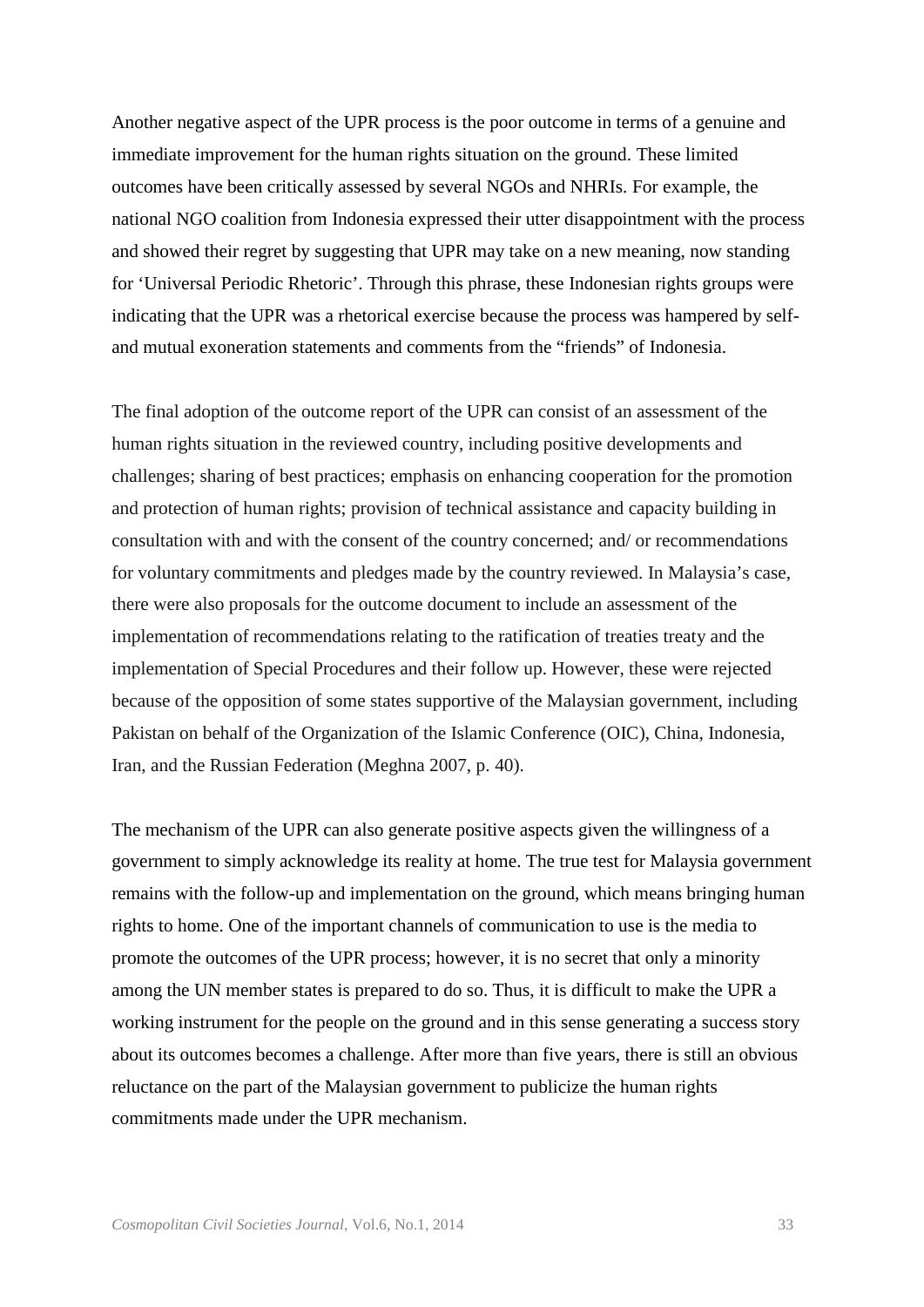UPR is also a big challenge for civil society stakeholders in discussing how to make it more useful. This requires at least certain coordination on national as well as on international level in order to attempt setting common priorities (Rathgeber 2008, p. 7). Council Resolution 5/1 under paragraph 15(a) spelled out clearly the obligation of the country under review to undergo a consultation process with stakeholders of the national civil society prior to concluding the state report to be submitted to the Council. Malaysia commented, 'In order for the UPR to be effective and meaningful, we believe that countries participating in the process must approach this important exercise in a spirit of sincerity, openness and transparency. We are of the view that observations and recommendations, raised during the session, no matter how difficult should be addressed and dealt with in a constructive manner. If we choose to be defensive, in denial, cynical and not wanting to engage with others in good faith, we will render the whole process meaningless<sup>, 17</sup>. Although Malaysia publicly proclaimed the importance of broad consultation in a cooperative spirit, on the ground, this was apparently not the case. The Malaysian government only conducted one consultation with their stakeholders prior to their first review scheduled during the  $4<sup>th</sup>$  Session of the UPR.

Nevertheless, there are countries that have actually conducted broad consultation and included as many stakeholder views as they could prior to drafting their national report and these can provide an example for others, such as Malaysia, to follow. The involvement of NGOs at that stage of the process can be positive for the government. It provides an opportunity for listening and responding to the concerns of civil society at the national level before these questions are raised internationally. A number of states have seen the benefit of this and made reference to these national consultations in their reports or in their introductory statements. In this respect, Guatemala is an especially remarkable example. The Guatemalan government worked closely with the OHCHR to consult with members of civil society and inform them about how they could participate in the UPR process. Another positive example is Tonga, where civil society as a whole publicly approved the national report. Switzerland<sup>[18](#page-15-0)</sup> published its draft national report on its Foreign Affairs Ministry website and invited members of civil society and all Swiss citizens to post their comments. The Finnish government organised a roundtable discussion with members of civil society, who were sent

<span id="page-15-0"></span><sup>&</sup>lt;sup>17</sup> Statement by Malaysia, 20 March 2009 under agenda item 6,  $10^{th}$  Regular Session.<br><sup>18</sup> More information can be obtained from the website of Switzerland's Federal Department of Foreign Affairs at <http://www.eda.admin.ch/eda/en/home/topics/intorg/un/humun/upr.html>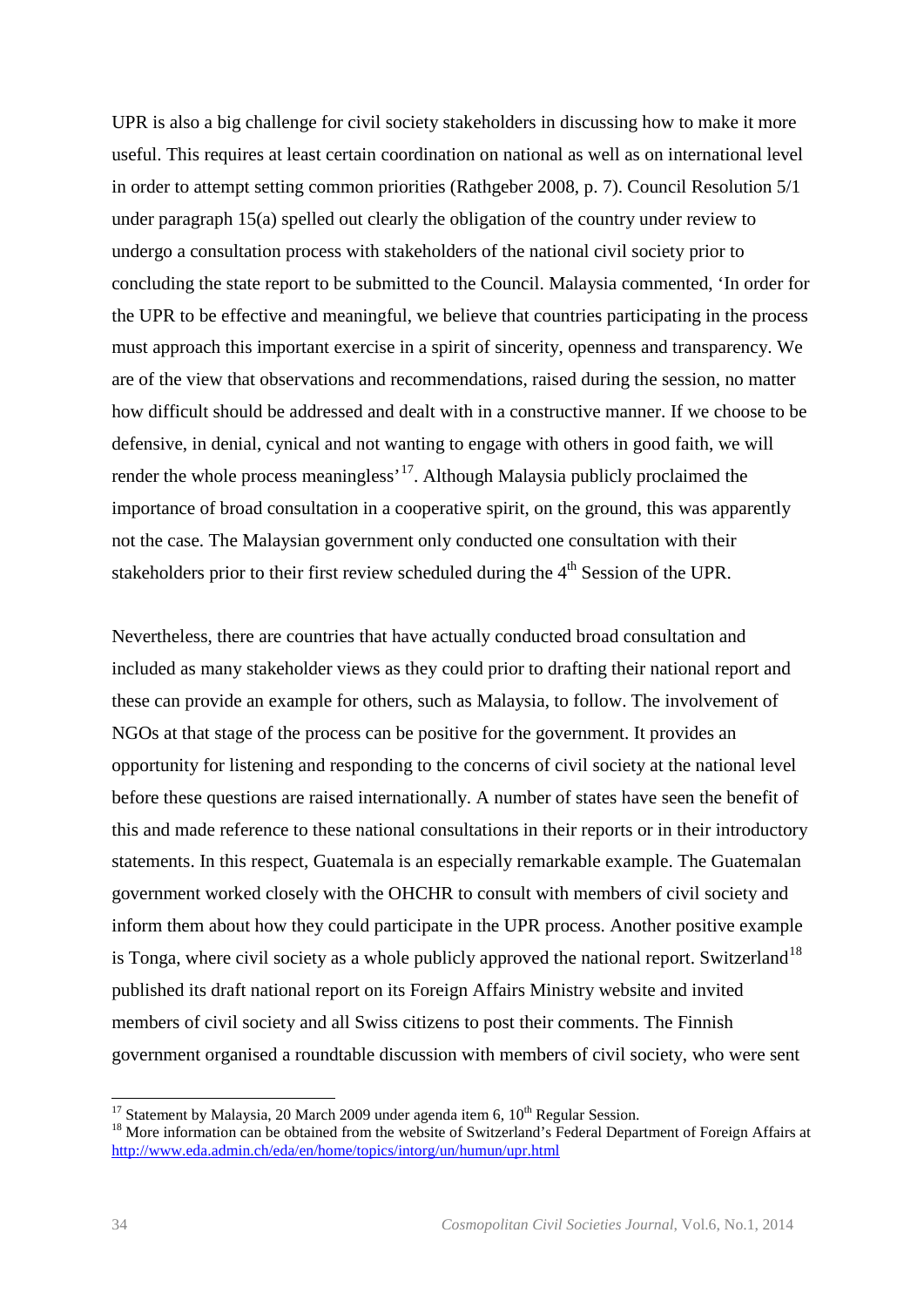the draft report for their comments. In addition, a representative of civil society, who sits on the Advisory Board for International Human Rights Affairs, was part of the Finnish delegation.

### **Conclusion**

The UPR exercise presents an opportunity for all stakeholders in human rights to call upon the state to strengthen and uphold its national and international commitments on human rights. It is a perfect platform for the exchange of best practice and it also creates further precedent for self and mutual assessment. It is a mechanism which reviews all the 192 member states of the UN in cycles of four years. It should not only be seen as an international obligation, but rather as an ongoing national process in which civil society organizations engage with their governments either to pressure them to comply with their human rights engagements or to increase their efforts in the promotion and protection of those same rights (AWOMI 2010, p. 1).

The entire UPR process can be very beneficial to the citizens of a country. The process of preparing the UPR report gave Malaysia the opportunity to assess and reflect on its achievements and shortcomings in the promotion and protection of human rights in the country. The UPR also offered an environment of cooperation and consultation as envisaged by the Council in the creation of the process. While some might be disappointed with the process, the issues raised during the Malaysia review, for example, gave holistic consideration covering a wide range of issues in the areas of social, economic, cultural, civil and political rights.

Malaysia underwent its second review on 24 October 2013. While most of the comments offered by other Member States were generally positive and complimentary in nature as they had been during its first review, a few expressed concern regarding the government's amendments to the Prevention of Crime Act (PCA) that are retrogressive and inconsistent with human rights principles. More recently, there has been outrage that the Ministry of Home Affairs has deemed COMANGO an illegal ('haram') organisation in January 2014 and SUHAKAM has expressed its regret and concern at the move. Some Muslim groups within Malaysia have spoken in support of the denouncing of COMANGO and have accused it of trying to challenge the position of Islam. Judging from the two reviews of Malaysia under the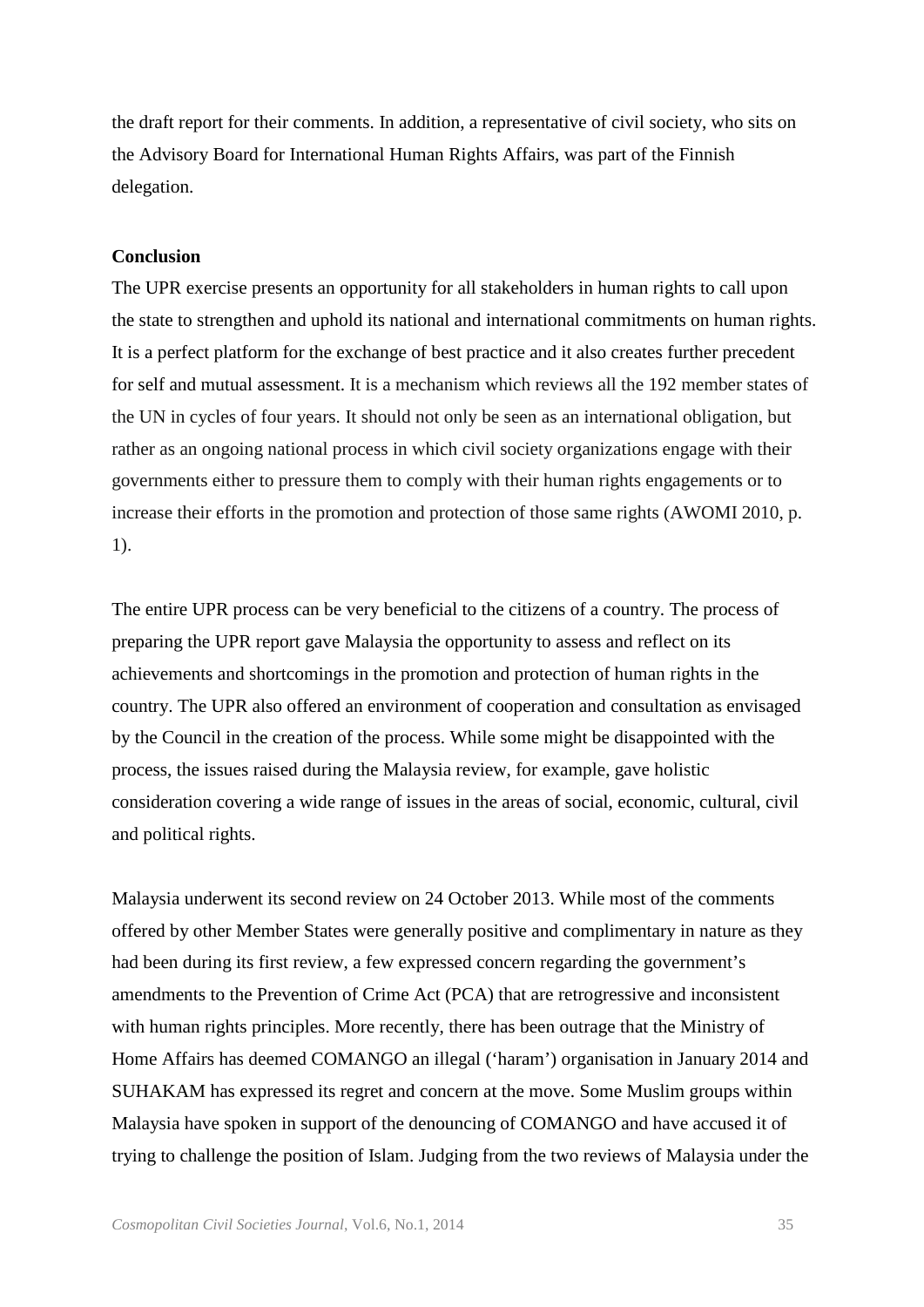UPR in 2009 and 2013, it could be said that thus far, the government has not fully utilize the UPR as a tool to effectively promoting and protecting the human rights.

Ideally, the review is a cooperative mechanism, based on an interactive dialogue, with the full involvement of the country concerned. It is important for the Malaysian government and other stakeholders to work constructively with it. The UPR attracts not only international attention but also most importantly domestic momentum, and the mechanism itself has certainly opened up areas of core concerns for further improvement.

### **Bibliography**

- Dominguez-Redondo, E. 2012, 'The Universal Periodic Review: Is there life beyond naming and shaming in human rights implementation?' *New Zealand Law Review*, vol. 4.
- Human Rights Watch 2011, *Curing the Selectivity Syndrome*, <http://www.hrw.org/sites/default/files/reports/hrc0610webwcover.pdf> Accessed 2 April 2014.
- International Federation of ACAT (FIACAT) 2009, *Universal Periodic Review: An Ambivalent Exercise*, FIACAT, Paris. [http://www.fiacat.org/-fiacat-and-the-universal](http://www.fiacat.org/-fiacat-and-the-universal-periodic-review-)[periodic-review-](http://www.fiacat.org/-fiacat-and-the-universal-periodic-review-) Accessed 2 April 2014.
- Khaw Lake Tee 2012, 'Progress in human rights over the past three years, *New Straits Times*, 12 November. [http://www.nst.com.my/opinion/columnist/progress-in-human-rights](http://www.nst.com.my/opinion/columnist/progress-in-human-rights-over-the-past-three-years-1.170216)[over-the-past-three-years-1.170216](http://www.nst.com.my/opinion/columnist/progress-in-human-rights-over-the-past-three-years-1.170216) Accessed 2 April 2014.
- McMahon, E. 2012, *The Universal Periodic Review: A work in progress: An evaluation of the first cycle of the new UPR mechanism of the United Nations Human Rights Council*, Friedrich Ebert Stiftung (FES), Geneva. [http://library.fes.de/pdf](http://library.fes.de/pdf-files/bueros/genf/09297.pdf)[files/bueros/genf/09297.pdf](http://library.fes.de/pdf-files/bueros/genf/09297.pdf) Accessed 2 April 2014.
- McMahon, E. 2011, 'The 2011 United Nations Human Rights Council Reform Process: The status quo prevails'. Paper presented at the FES Conference on the Human Rights Council Review in Geneva, Switzerland 6-7 October 2011. [http://www.fes](http://www.fes-globalization.org/geneva/documents/Presentation_HRC%20Review_6-7Oct2011_McMahon%20notes.pdf)[globalization.org/geneva/documents/Presentation\\_HRC%20Review\\_6-](http://www.fes-globalization.org/geneva/documents/Presentation_HRC%20Review_6-7Oct2011_McMahon%20notes.pdf) [7Oct2011\\_McMahon%20notes.pdf](http://www.fes-globalization.org/geneva/documents/Presentation_HRC%20Review_6-7Oct2011_McMahon%20notes.pdf) Accessed 2 April 2014.
- McMahon, E. 2010, *Herding Cats and Sheep: Assessing state and Regional Behavior in the Universal Periodic Review Mechanism of the United Nations Human Rights Council*. UPR Info, Geneva.
- Meghna, A. 2007, *Building the new Human Rights Council: Outcome and analysis of the institution-building year*, FES Occasional Paper, no.33. FES, Geneva [http://library.fes.de/pdf-files/bueros/genf/04769.pdf.](http://library.fes.de/pdf-files/bueros/genf/04769.pdf) Accessed 2 April 2014
- Meghna, A. 2006, A new chapter for Human Rights: A handbook on issues of transition from the Commission on Human Rights to the Human Rights Council. FES, Geneva.